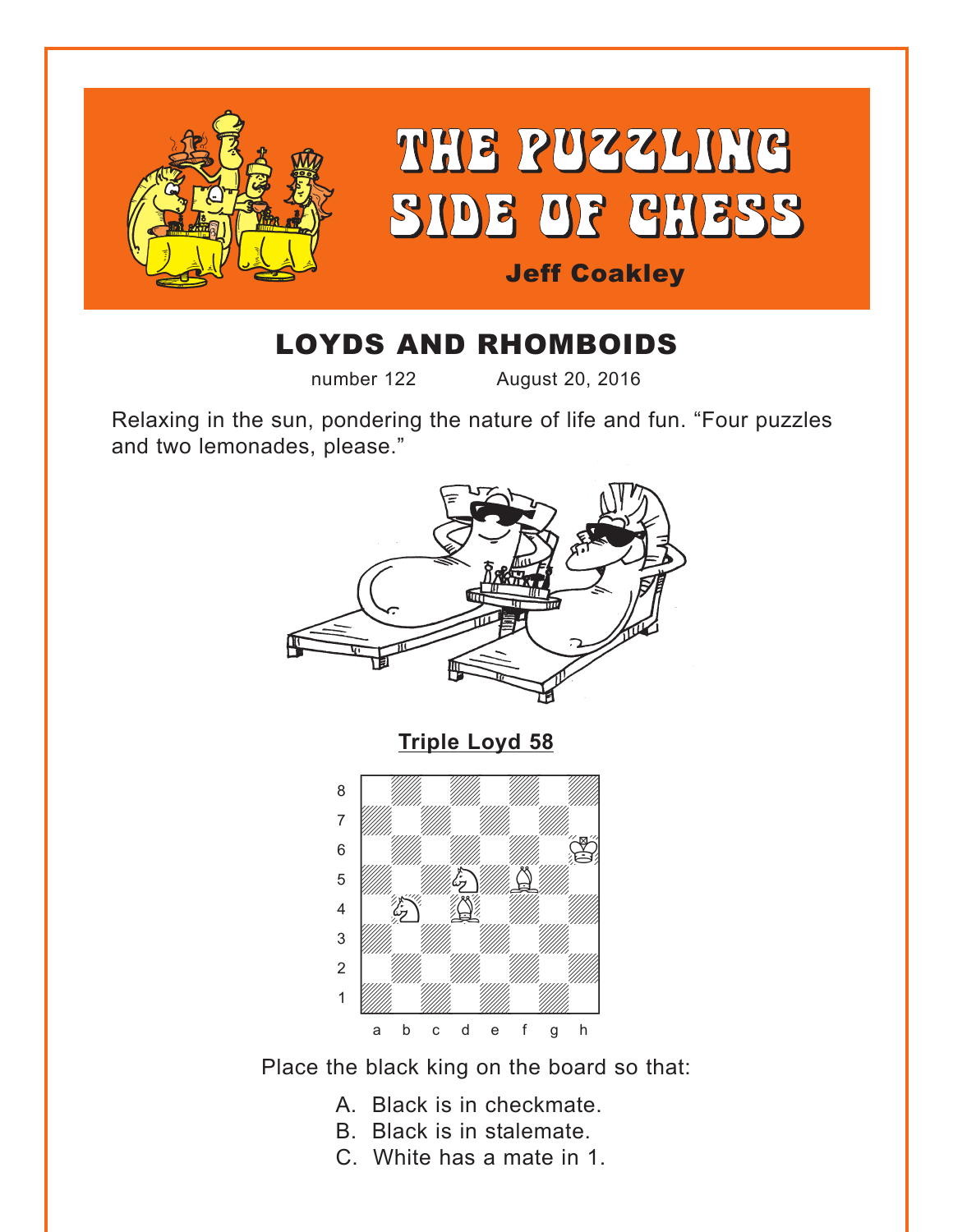#### **[Triple Loyd 59](#page-3-0)**

<span id="page-1-0"></span>

Place the black king on the board so that:

- A. Black is in checkmate.
- B. Black is in stalemate.
- C. White has a mate in 1.

Next up is an inverted loyd, turning our heads and the minor piece theme around.



**[Inverted Loyd 38](#page-4-0)**

Place two white bishops and two white knights on the board so that White has mate in 1.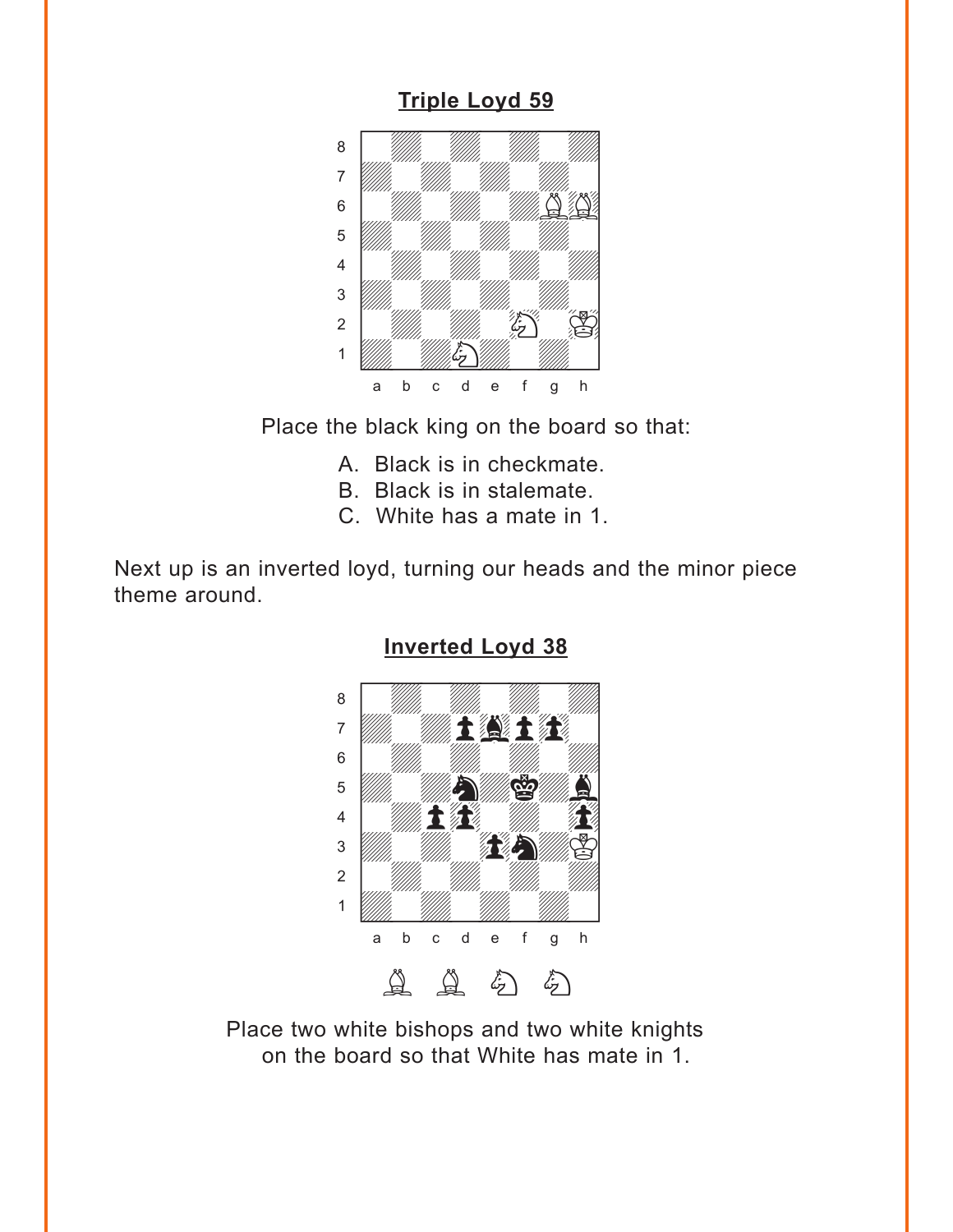<span id="page-2-0"></span>The final puzzle may require a geometric introduction. A *parallelogram* is a four-sided figure in which the opposite sides are parallel and equal in length. There are four types:



Squares and rectangles have right angles (90°). Rhombi and rhomboids do not.

In squares and rhombi, all four sides are equal in length. In rectangles and rhomboids, only opposite sides are equal.



**[Rhomboids](#page-4-0)**

A. In how many ways can two pawns be added to the board so that the four pawns form a rhomboid?

*Do not count squares, rectangles, or rhombi.*

B. How many squares, rectangles, and rhombi can be formed by adding two pawns?

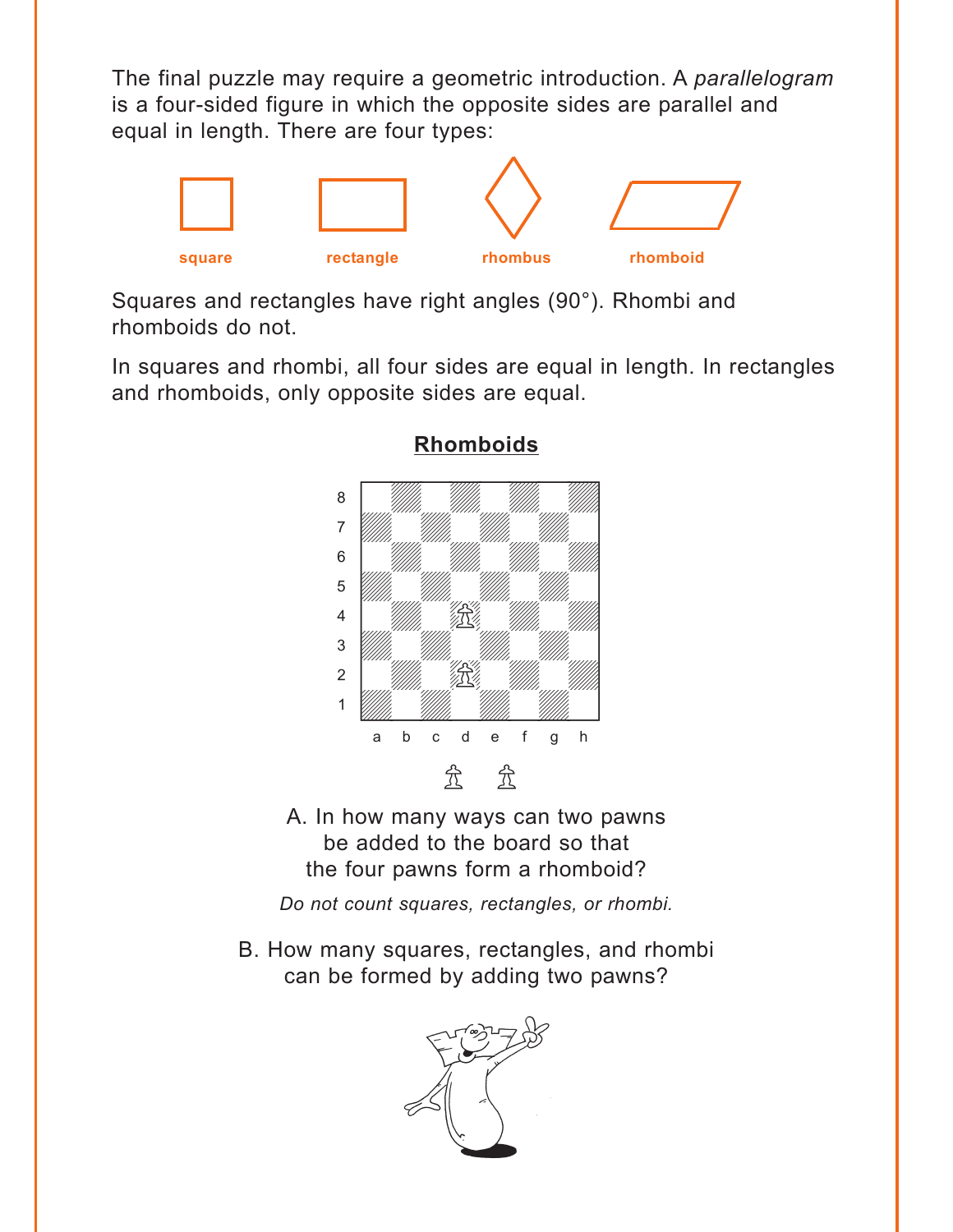# <span id="page-3-0"></span>**SOLUTIONS**

All problems by J. Coakley, *Puzzling Side of Chess* (2016).

**PDF hyperlinks.** You can advance to the solution of any puzzle by clicking on the underlined title above the diagram. To return to the puzzle, click on the title above the solution diagram.



#### **[Triple Loyd 58](#page-0-0)**

C. Kh4 (Bf2#)

Criss-cross mate.

Not named for singer Christopher Cross of "Sailing" fame.



## **[Triple Loyd 59](#page-1-0)**

Minor pieces and major keys.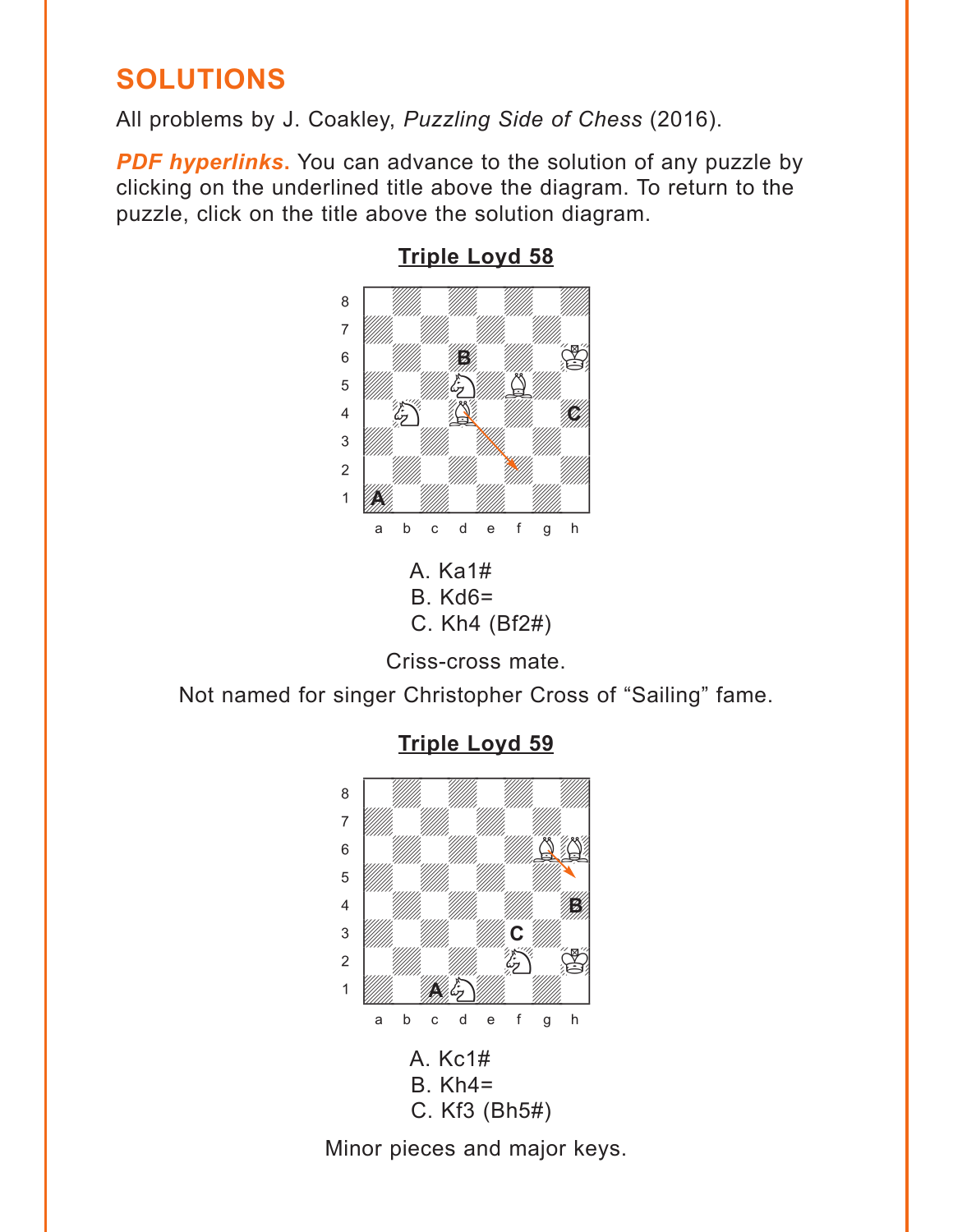## **[Inverted Loyd 38](#page-1-0)**

<span id="page-4-0"></span>



**[Rhomboids](#page-2-0)**

with the set of the set of  $\overline{\mathcal{M}}$  , we have the set of the set of the set of the set of the set of the set of the set of the set of the set of the set of the set of the set of the set of the set of the set of the set a Milliam Milliam Milliam Milliam Milliam Milliam Milliam Milliam Milliam Milliam Milliam Milliam Milliam Mill adwadwadwadwadwadwadwadwadwadwadwadwa ßwdwdwdwd] 5 *VIII. VIII. VIII.* 4 | *William Web, William William 1* 3 *William William William William William William William William William William William William William William W*  $\sim$  1  $\sim$  100  $\sim$  100  $\sim$  100  $\sim$ 1 *Udwarddwrain ym y ym y gyda*d y cyfeiriad yn y gyda y gyda y gyda y gyda y gyda y gyda y gyda y gyda y gyda y<br>Trwy y gyda y gyda y gyda y gyda y gyda y gyda y gyda y gyda y gyda y gyda y gyda y gyda y gyda y gyda y gyda a b c d e f g h

There are **47** ways to form a rhomboid by adding two pawns.

Same file (35):

a1-a3, a3-a5, a4-a6, a5-a7, a6-a8, b1-b3, b3-b5, b4-b6, b5-b7, b6-b8 c1-c3, c3-c5, c4-c6, c5-c7, c6-c8, e1-e3, e3-e5, e4-e6, e5-e7, e6-e8, f1-f3, f3-f5, f4-f6, f5-b7, f6-f8, g1-g3, g3-g5, g4-g6, g5-g7, g6-g8, h1-h3, h3-h5, h4-h6, h5-h7, h6-h8

Mixed files (12):

a1-g5, a2-g4, a4-g2, a5-g1, b1-f5, b2-f4, b4-f2, b5-f1, c1-e5, c2-e4, c4-e2, c5-e1

The four sides are not equal with b1-b3.

See the next page for parallelograms that are not rhomboids.